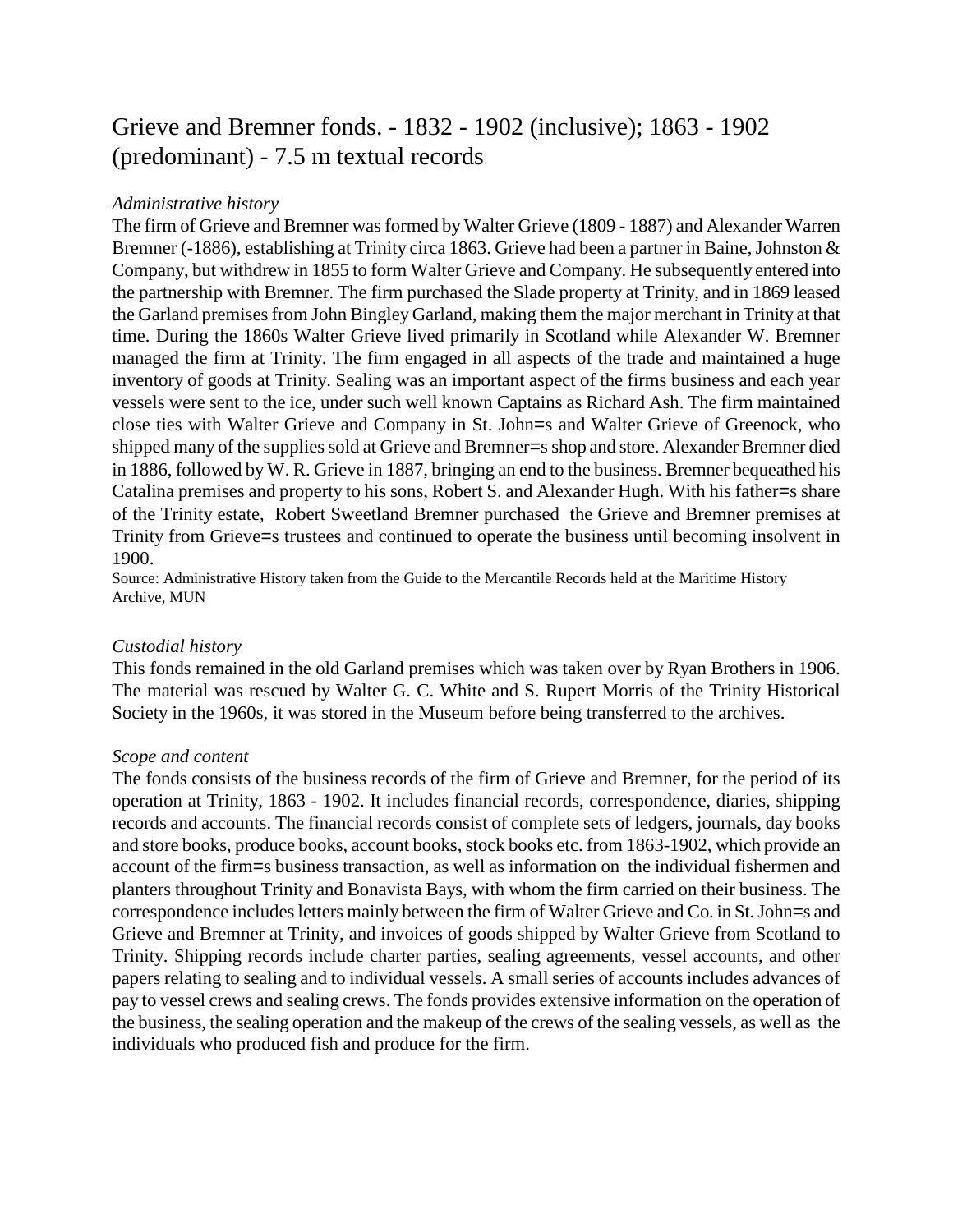The records are arranged in six series: Series 1: Diaries, 1875 - 1886; Series 2: Correspondence, 1863 - 1890; Series 3: Shipping Records, 1855 - 1881; Series 4: Accounts, 1865 - 1899; Series 5: Miscellaneous, 1832 - 1875; Series 6: Financial records, 1863 - 1902.

#### *Notes*

Supplied title based on provenance.

Related material is at the Maritime History Archive, Grieve and Bremner fonds, and at the Provincial Archives of Newfoundland and Labrador (PANL), A. W. Bremner fonds.

Mrs. Nina Silk donated to the archives in September 2005: Journal, 1887; Petty Ledger, 1877 and Store Book, 1874

#### **Series 1: Diaries. - 1875 - 1886. - 6.5 cm**

The series consists of photocopies of the daily diaries from 1875 - 1886 and an original dairy from 1875 - 1879. They provide information on vessels entering and clearing, the fishery, observations on the weather, sealing and some information on the day to day operation of the business.

- 1.01 May 20, 1875 December 31, 1875
- 1.02 January 1, 1976 January 6, 1877
- 1.03 January 7, 1877 January 4, 1878
- 1.04 January 5, 1878 February 4, 1879
- 1.05 April 10, 1883 January 1, 1884
- 1.06 January 2, 1884 January 7, 1885
- 1.07 January 8, 1885 January 4, 1886
- 1.08 January 5, 1886 September 12, 1886
- 1.09 May 20, 1875 January 4, 1879

Location: Mercantile Records Box 6.

#### **Series 2: Correspondence. - 1863 - 1890 (inclusive); 1863 - 1882 (predominant). - 9 cm**

The series includes correspondence, telegrams and invoices. The correspondence is mostly letters from Walter Grieve at St. John=s to Grieve and Bremner at Trinity, 1863 - 1882. The invoices include invoices and orders for goods sent from Walter Grieve of Greenock, 1865 - 1880 and invoices of Grieve and Bremner in account with Walter Grieve of St. John=s, 1865 - 1878. The telegrams are for the years 1879 - 1880 and some specific telegrams re the loss of the SS Lion in 1882. The correspondence and invoices illustrate the relationship among the three firms, and indicate the nature of their business.

2.01 Correspondence, 1863 - 1882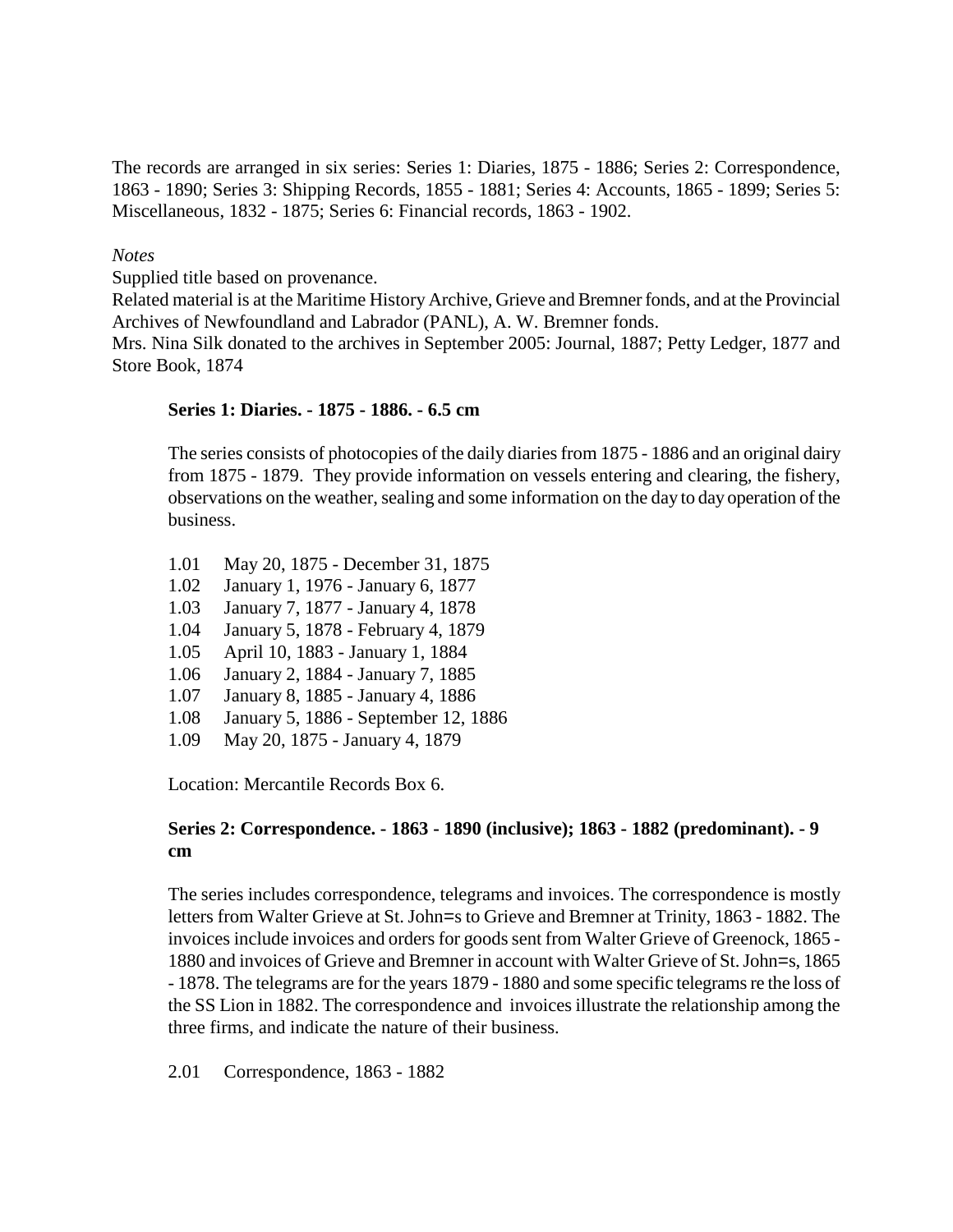Correspondence between Walter Grieve at St. John=s to Grieve & Bremner at Trinity concerning various issues such as prices.

- 2.02 Invoices of Grieve & Bremner in account with Walter Grieve of St. John=s, 1869 - 1878.
- 2.03 Accounts and orders of goods imported from Walter Grieve of Greenock, 1865 1880.
- 2.04 Telegrams, 1879 1880.
- 2.05 Notes written on the back of envelopes, 1879
- 2.06 Telegrams re: the loss of the SS Lion, 1882.
- 2.07 Invoices, 1890.

Location: Mercantile Records Box 6.

### **Series 3: Shipping records. - 1855 - 1881. - 6 cm**

The shipping records include charter parties, 1855 - 1879; vessels accounts for the vessels Isabella, Dart and Gem, 1863 - 1878; crew agreements for the Dart, 1869 - 1872, the Lion, 1875, 1879, 1880 and the Bear, 1879; statements of seals taken by individual vessel, 1873; papers relating to insurance claims for the brig Gem, 1877 - 1880; an account of the sealing fleet, 1879 - 1881; crew subscriptions to church properties, 1879 and papers relating to the Dart, missing at sea, 1879.

- 3.01 Charter parties, 1855 1879
- 3.02 Vessel accounts, 1863 1878

| 3.02.001 | Brig. Gem, 1863, 1870, 1877 |
|----------|-----------------------------|
| 3.02.002 | Brig. Isabella, 1871 - 1872 |
| 3.02.003 | Brig. Dart, 1873 - 1878     |

3.03 Crew lists 1869 - 1880

| 3.03.001 | Brig. Dart, 1869, 1871, 1872, 1875 |
|----------|------------------------------------|
| 3.03.002 | Brig. Lion, 1875, 1879, 1880       |
| 3.03.003 | Brig. Bear, 1879                   |

3.04 Statements of seals taken by individual vessels, 1873

3.05 Papers relating to insurance claims from damages to Brig. Gem, 1877 - 1880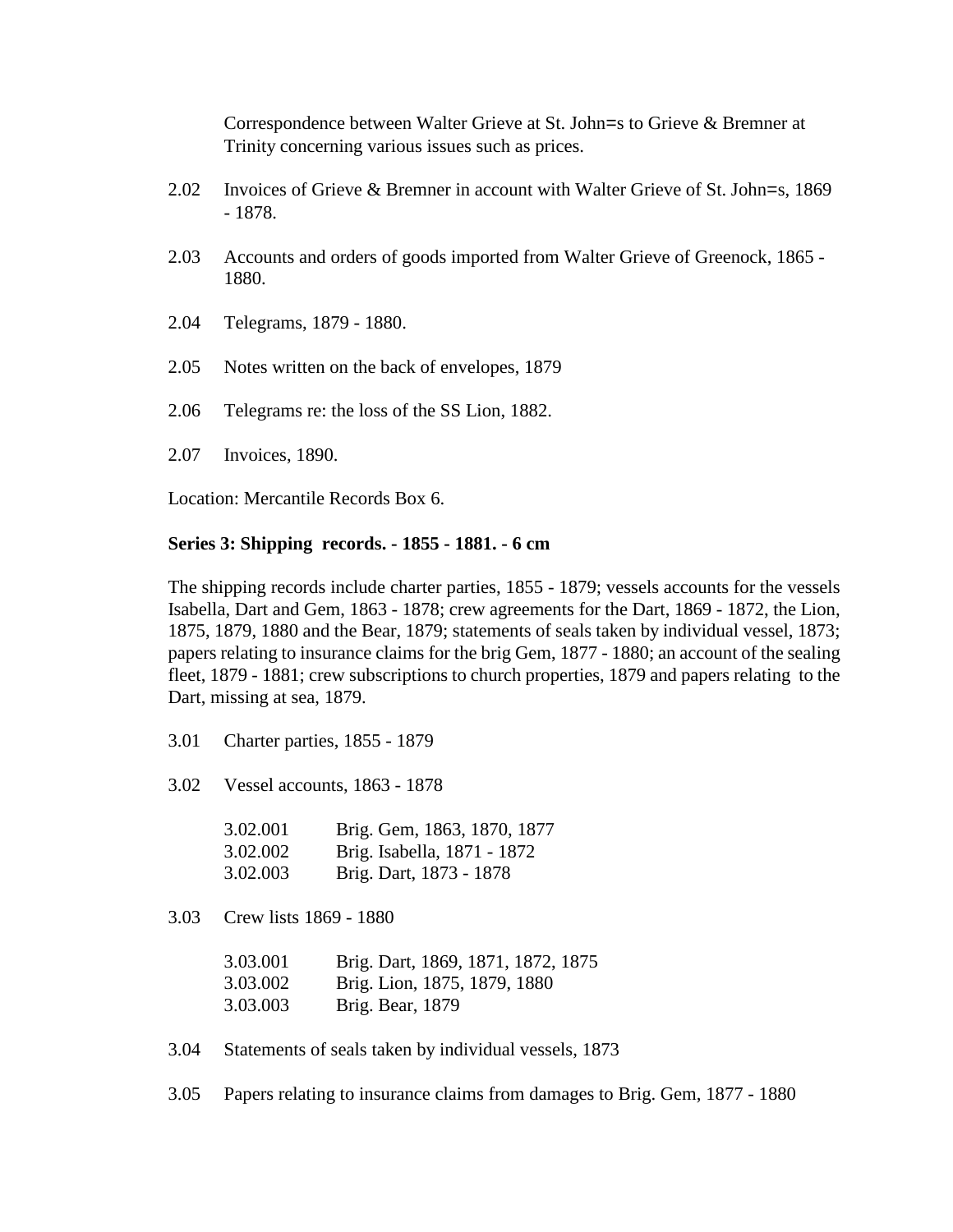#### 3.06 Sealing fleet, 1879 - 1881

A list of vessels that have been cleared to participate in the seal fishery.

- 3.07 Papers relating to the schooner Dart missing at sea, 1879
- 3.08 Crew subscriptions to church properties, 1879

Location: Mercantile Records Box 7.

#### **Series 4: Accounts. - 1865 - 1899. - 6 cm**

This series contains all the unbound material having to do with accounts. It includes loose journal accounts, 1865; James Gent in account with Grieve and Bremner, Trinity 1872 - 1899; accounts of advances of cash to sealing crews, 1874 - 1882; a photocopy of a barter book for 1874 -1875; miscellaneous accounts, 1875 - 1894; advances to crews per Walter Grieve of St. John=s, 1876 - 1882 and Issues on Credit, 1877.

- 4.01 Loose journal accounts, December 1865
- 4.02 James Gent in account with Grieve & Bremner, 1870 1899
- 4.03 Account of cash advances to sealing crews, 1874 1882
- 4.04 Barter book, 1874 1875
- 4.05 Miscellaneous accounts, 1875 1877, 1894
- 4.06 Advances to crews per Walter Grieve Ltd. in St. John=s, 1876 1882<br>4.07 Issues on Credit. 1877
- Issues on Credit, 1877

Location: Mercantile Records Box 7.

## **Series 5: Miscellaneous files. - 1832 - 1894. - 1.5 cm**

This series contains a sermon by Rev. William Bullock, information on repairs to the Garland House, and a Census and Return book for 1869.

- 5.01 A copy of a sermon given by Rev. William Bullock in 1832.
- 5.02 A detailed account of repairs carried out to the Garland House and other premises rented by Grieve & Bremner, 1875.
- 5.03 Marriage certificate of Alexander Warren Bremner to Tryphena Eliza Spencer Sweetland, 1860.
- 5.04 Census and Return, 1869. (located on shelf)
- 5.05 Ship Records, 1894

Location: Mercantile Records Box 7 and on shelf (5.04).

#### **Series 6: Financial records ( bound volumes).** - **1863 - 1902. - 9.75 m**

The financial records which make up this series provide an almost complete account of the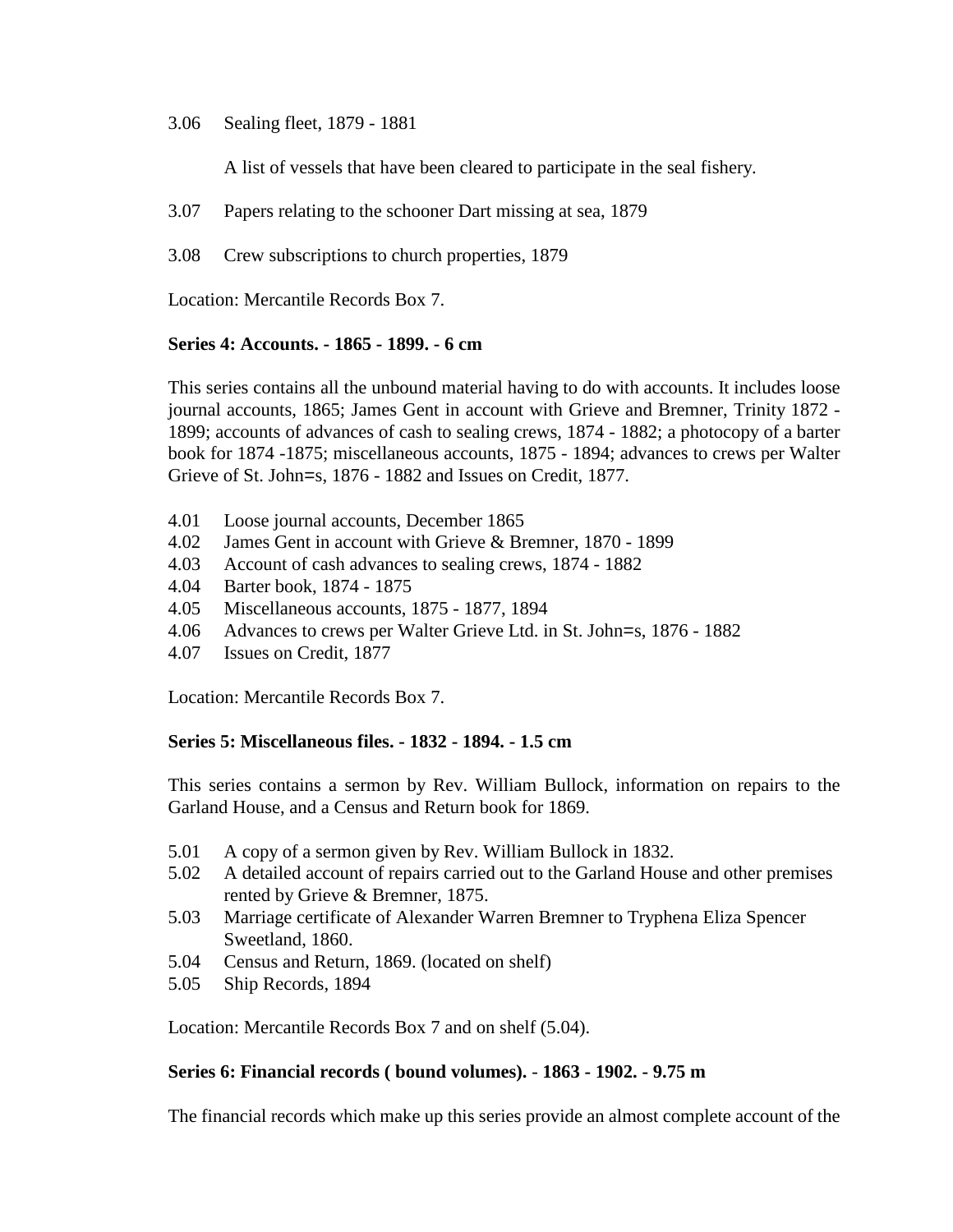firm=s financial transactions for the period that they were in operation at Trinity. They include 27 volumes of ledgers, 1863 - 1902; 24 volumes of journals, 1863 - 1900; 15 volumes of petty ledgers, 1870 - 1901; store books, 1863 - 1901 (54 volumes); store/cash books, 1869 - 1902 (19 volumes); day books, 1863 - 1895 (7 volumes); cash collecting books, 1896 - 1902 (2 volumes); produce books, 1871 - 1900 (14 volumes); account books, 1870 - 1896 (3 volumes); inventory books, 1878 - 1902 (2 volumes); barter books, 1880 - 1895 (3 volumes); order book, 1864 - 1871; salt book, 1896 - 1897; price book, 1893; shipment book, 1896; cooperage accounts, 1875 - 1901; profit and loss book, 1887 - 1902; in account with Walter Grieve and Bremner, 1866 - 1883; coal and salt book, 1877 - 1884; debt book, 1879 - 1881.

This series is arranged in sub-series following the form and function of the records.

- 6.01 Ledgers and Ledger Indexes
- 6.02 Journals
- 6.03 Petty Ledgers
- 6.04 Store Books
- 6.05 Store Cash Books
- 6.06 Day Books
- 6.07 Cash Collecting Books
- 6.08 Produce Books
- 6.09 Account Books
- 6.10 Inventory Books
- 6.11 Barter Book
- 6.12 Order Book
- 6.13 Salt Book
- 6.14 Price Book
- 6.15 Shipping Book
- 6.16 Cooperage Sales
- 6.17 Profit and Loss Book
- 6.18 In account with Walter Grieve
- 6.19 Coal and Salt
- 6.20 Debt book

Location: Shelved in chronological order according to form and function.

6.01 Ledgers and Ledger Indexes.- 1863 - 1902. - 140 cm (27 volumes)

The ledgers contain individual accounts of persons doing business with the firm. The accounts records debit and credit on each account. The ledgers provide insight into the value of goods.

| 6.01.001 | Ledger, 1863        |
|----------|---------------------|
| 6.01.002 | Ledger, 1864 - 1865 |
| 6.01.003 | Ledger, 1866 - 1867 |
| 6.01.004 | Ledger, 1867 - 1868 |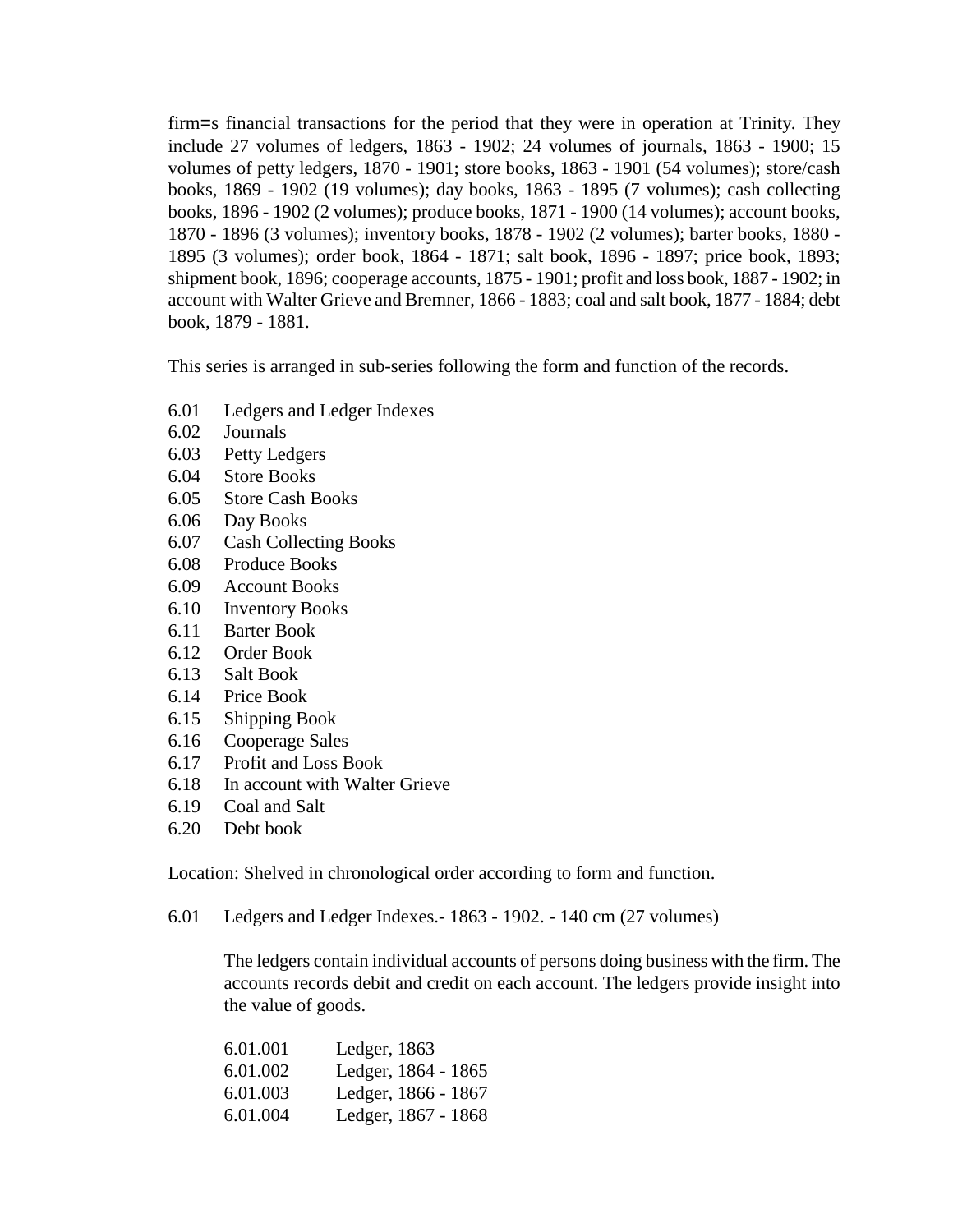| 6.01.005 | Ledger, 1869 - 1870                  |
|----------|--------------------------------------|
| 6.01.006 | Ledger, 1872 - 1873                  |
| 6.01.007 | Index to Sealing Ledger, 1873        |
| 6.01.008 | Ledger, 1873 - 1874                  |
| 6.01.009 | Ledger, 1874 - 1875                  |
| 6.01.010 | Ledger, 1875 - 1876                  |
| 6.01.011 | Ledger, 1876 - 1877                  |
| 6.01.012 | Sealing Ledger, 1879                 |
| 6.01.013 | Sealing Ledger, 1880                 |
| 6.01.014 | Ledger, 1880 - 1881                  |
| 6.01.015 | Ledger, 1881 - 1882                  |
| 6.01.016 | Index to Sealing Ledger, 1881 - 1882 |
| 6.01.017 | Ledger, 1882 - 1883                  |
| 6.01.018 | Ledger, 1886 - 1887                  |
| 6.01.019 | Ledger, 1888                         |
| 6.01.020 | Ledger, 1888 - 1889                  |
| 6.01.021 | Ledger, 1894                         |
| 6.01.022 | Ledger, 1894 - 1897                  |
| 6.01.023 | Ledger, 1895                         |
| 6.01.024 | Ledger, 1896                         |
| 6.01.025 | Ledger, 1897                         |
| 6.01.026 | Ledger, 1897 - 1898                  |
| 6.01.027 | Ledger, 1898 - 1902                  |

6.02 Journals. - 1863 - 1900. - 126 cm (24 volumes)

Sub-series consists of journals which record the daily accounts of the firm which are posted from the day books. Journals are cross referenced to ledgers.

| 6.02.001 | Journal, 1863 - 1865 |
|----------|----------------------|
| 6.02.002 | Journal, 1864 - 1865 |
| 6.02.003 | Journal, 1865 - 1866 |
| 6.02.004 | Journal, 1869 - 1870 |
| 6.02.005 | Journal, 1870 - 1871 |
| 6.02.006 | Journal, 1871 - 1872 |
| 6.02.007 | Journal, 1873        |
| 6.02.008 | Journal, 1874        |
| 6.02.009 | Journal, 1874 - 1875 |
| 6.02.010 | Journal, 1875 - 1876 |
| 6.02.011 | Journal, 1876 - 1877 |
| 6.02.012 | Journal, 1877 - 1878 |
| 6.02.013 | Journal, 1879 - 1880 |
| 6.02.014 | Journal, 1880 - 1881 |
| 6.02.015 | Journal, 1882 - 1883 |
| 6.02.016 | Journal, 1883 - 1884 |
| 6.02.017 | Journal, 1884 - 1885 |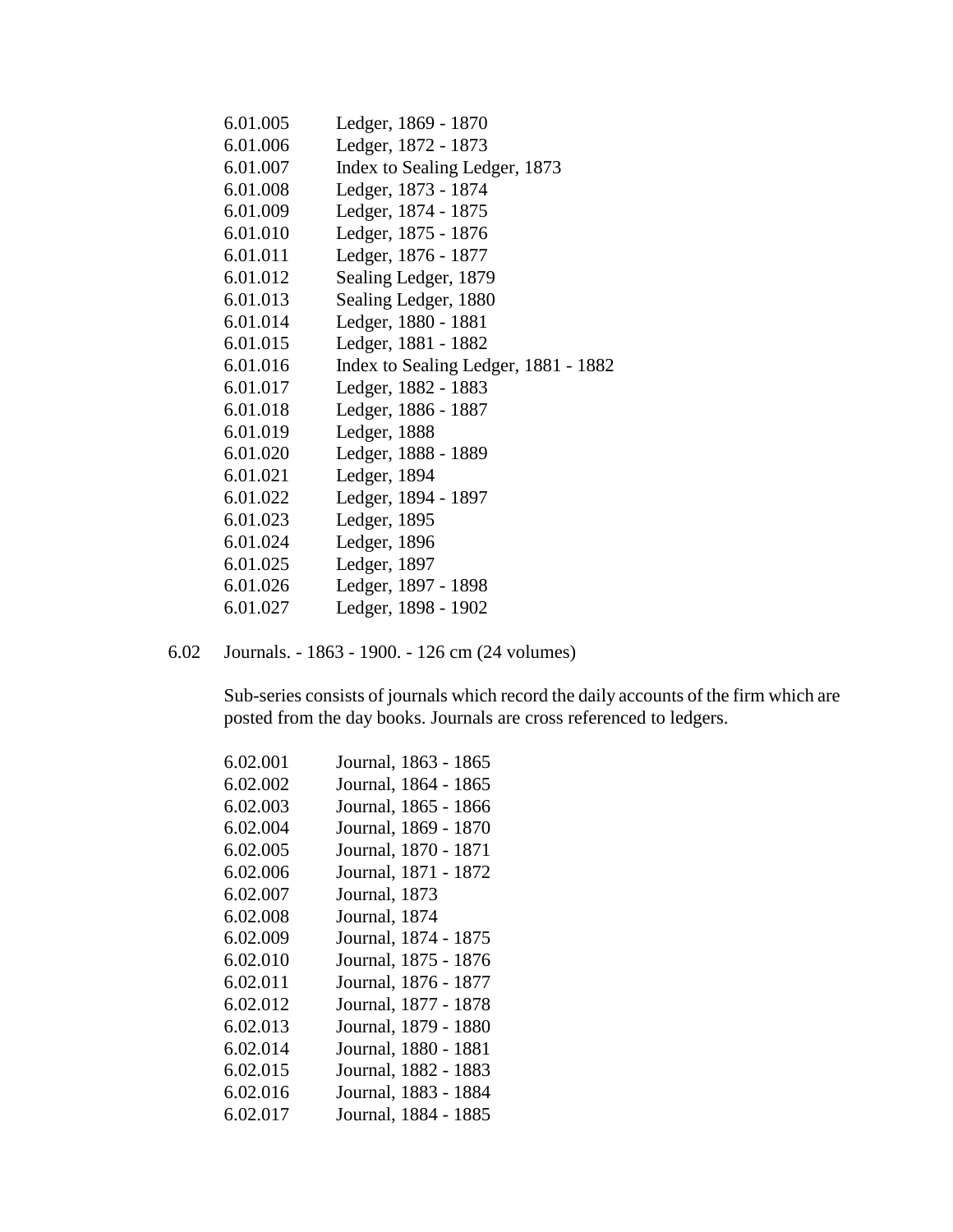| 6.02.018 | Journal, 1885 - 1887 |
|----------|----------------------|
| 6.02.019 | Journal, 1888        |
| 6.02.020 | Journal, 1891        |
| 6.02.021 | Journal, 1892        |
| 6.02.022 | Journal, 1893        |
| 6.02.023 | Journal, 1898 - 1900 |
| 6.02.024 | Journal, 1887        |

6.03 Petty Ledgers. - 1870 - 1901. - 5 cm (15 volumes)

Petty ledgers contain individual accounts of persons and are similar in nature to ledgers.

| 6.03.001 | Petty ledger, 1870 - 1871 |
|----------|---------------------------|
| 6.03.002 | Petty ledger, 1879 - 1880 |
| 6.03.003 | Petty ledger index, 1882  |
| 6.03.004 | Petty ledger, 1882 - 1883 |
| 6.03.005 | Petty ledger, 1883 - 1884 |
| 6.03.006 | Petty ledger, 1885 - 1886 |
| 6.03.007 | Petty ledger, 1889        |
| 6.03.008 | Petty ledger, 1890        |
| 6.03.009 | Petty ledger, 1891        |
| 6.03.010 | Petty ledger, 1895        |
| 6.03.011 | Petty ledger, 1896        |
| 6.03.012 | Petty ledger, 1898        |
| 6.03.013 | Petty ledger, 1900        |
| 6.03.014 | Petty ledger, 1901        |
| 6.03.015 | Petty ledger, 1877        |

6.04 Store Books. - 1863 - 1901. - 154 cm (54 volumes)

Store books were kept by the store clerk and recorded the purchases made each day at the store by customers. Store books are cross-referenced with ledgers.

| 6.04.001 | Store book, 1863        |
|----------|-------------------------|
| 6.04.002 | Store book, 1864 - 1865 |
| 6.04.003 | Store book, 1866        |
| 6.04.004 | Store book, 1867        |
| 6.04.005 | Store book, 1869 - 1870 |
| 6.04.006 | Store book, 1870 - 1871 |
| 6.04.007 | Store book, 1871        |
| 6.04.008 | Store book, 1871 - 1872 |
| 6.04.009 | Store book, 1871 - 1872 |
| 6.04.010 | Store book, 1872 - 1873 |
| 6.04.011 | Store book, 1873 - 1876 |
| 6.04.012 | Store book, 1874 - 1875 |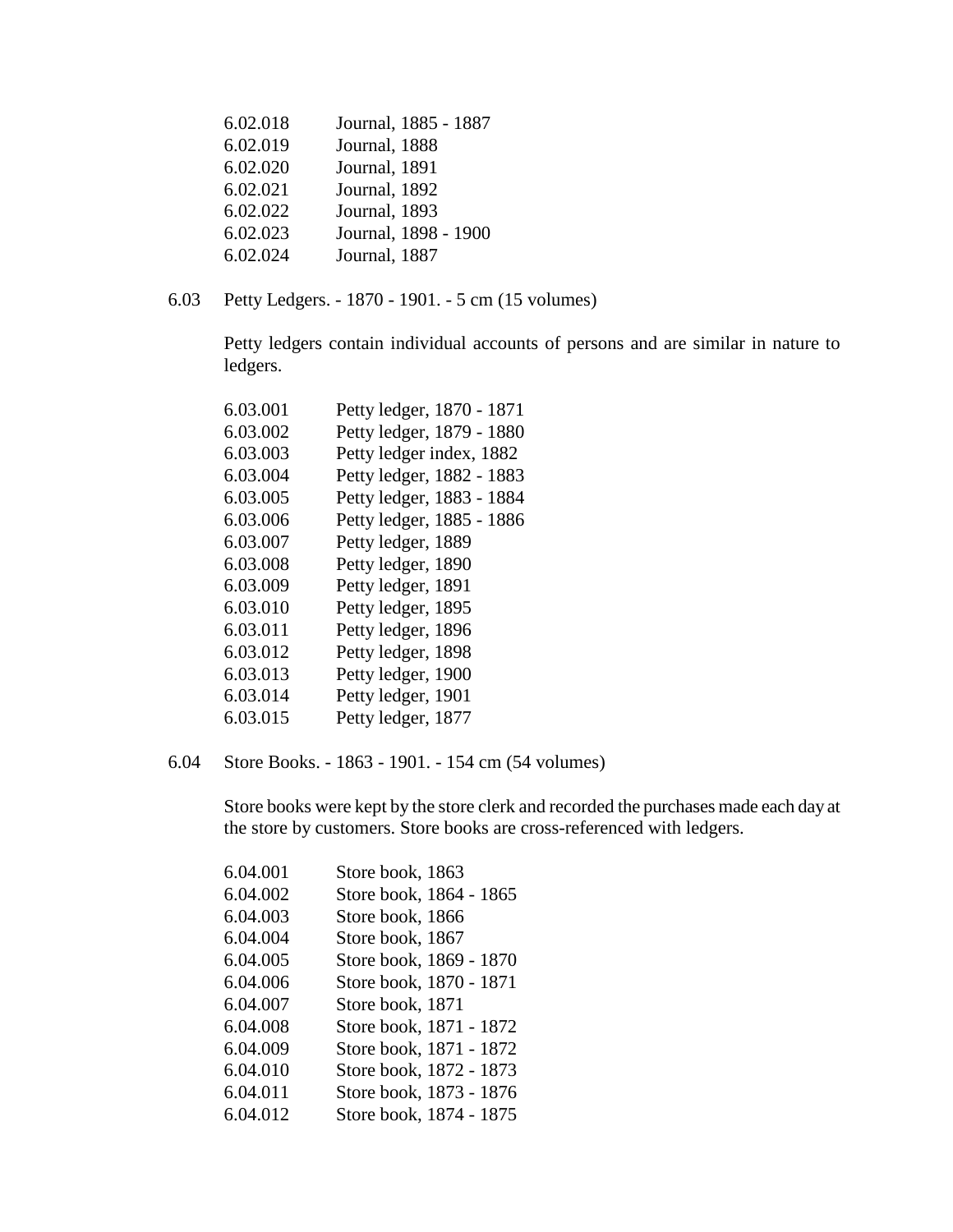| 6.04.013 | Store book, 1875 - 1876       |
|----------|-------------------------------|
| 6.04.014 | Store book, 1876 - 1877       |
| 6.04.015 | Store book, 1876 - 1877       |
| 6.04.016 | Store book, 1877 - 1878       |
| 6.04.017 | Store book, 1877 - 1878       |
| 6.04.018 | Store book, 1878 - 1879       |
| 6.04.019 | Store book, 1878 - 1879       |
| 6.04.020 | Store book, 1879              |
| 6.04.021 | Store book, 1880 - 1881       |
| 6.04.022 | Store book, 1880 - 1881       |
| 6.04.023 | Store book, 1880 - 1881       |
| 6.04.024 | Store book, 1880 - 1882       |
| 6.04.025 | Store book, 1881              |
| 6.04.026 | Store book, 1881 - 1882       |
| 6.04.027 | Store book, 1881 - 1884       |
| 6.04.028 | Store book, 1882              |
| 6.04.029 | Store book, 1882 - 1883       |
| 6.04.030 | Store book, 1883              |
| 6.04.031 | Store book, 1883 - 1884       |
| 6.04.032 | Store book, 1883 - 1884       |
| 6.04.033 | Store book, 1884 - 1885       |
| 6.04.034 | Store book, 1884 - 1885       |
| 6.04.035 | Store book, 1885 - 1886       |
| 6.04.036 | Store book, 1885 - 1886       |
| 6.04.037 | Store book, 1886 - 1887       |
| 6.04.038 | Store book, 1886 - 1887       |
| 6.04.039 | Store book, 1887 - 1891       |
| 6.04.040 | Store book, 1888 - 1889       |
| 6.04.041 | Store book, 1888 - 1890       |
| 6.04.042 | Store book, 1888 - 1891       |
| 6.04.043 | Store book, 1888-1892         |
| 6.04.044 | Store book, 1889 - 1891       |
| 6.04.045 | Store book, 1890 - 1891       |
| 6.04.046 | Store book, 1891 - 1892       |
| 6.04.047 | Store book, 1891, 1893 - 1894 |
| 6.04.048 | Store book, 1892 - 1893       |
| 6.04.049 | Store book, 1892 - 1896       |
| 6.04.050 | Store book, 1894 - 1895       |
| 6.04.051 | Store book, 1895 - 1896       |
| 6.04.052 | Store book, 1896 - 1901       |
| 6.04.053 | Store book, 1897 - 1899       |
| 6.04.054 | Store book, 1874              |

6.05 Store/Cash Books. - 1869 - 1902. - 45 cm (19 volumes)

A day to day record of the amount of goods that had been sold with profits being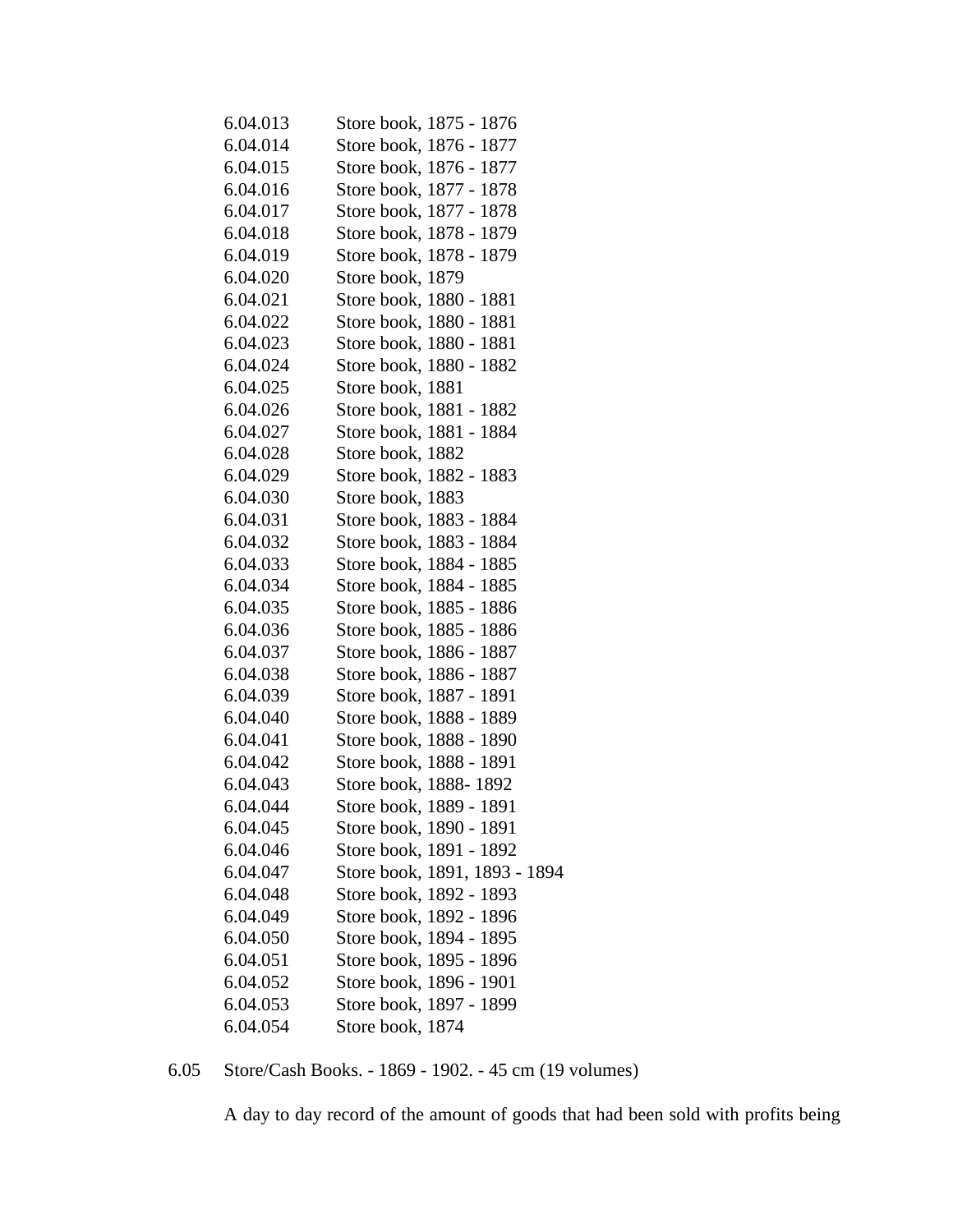brought forward each day.

| 6.05.001 | Store/Cash book, 1859 - 1871       |
|----------|------------------------------------|
| 6.05.002 | Store/Cash book, 1869 - 1872       |
| 6.05.003 | Store/Cash book, 1872 - 1873       |
| 6.05.004 | Store/Cash book, 1873 - 1885       |
| 6.05.005 | Store/Cash book, 1875 - 1877       |
| 6.05.006 | Store/Cash book, 1875 - 1877       |
| 6.05.007 | Store/Cash book, 1876 - 1879       |
| 6.05.008 | Store/Cash book, 1877 - 1879       |
| 6.05.009 | Store/Cash book, 1879 - 1881       |
| 6.05.010 | Store/Cash book, 1880 - 1883       |
| 6.05.011 | Store/Cash book, 1881 - 1883       |
| 6.05.012 | Store/Cash book, 1882              |
| 6.05.013 | Store/Cash book, 1883 - 1884       |
| 6.05.014 | Store/Cash book, 1884 - 1889       |
| 6.05.015 | Store/Cash book, 1885 - 1886, 1901 |
| 6.05.016 | Store/Cash book, 1886 - 1887       |
| 6.05.017 | Store/Cash book, 1891 - 1894       |
| 6.05.018 | Store/Cash book, 1896 - 1902       |
| 6.05.019 | Store/Cash book, 1897 - 1900       |
|          |                                    |

6.06 Day Books. - 1863 - 1895. - 16 cm (7 volumes)

Day books keep a record of the sales to each customer, listing name, what was purchased and how much it cost.

| 6.06.001 | Day book, 1863 - 1864 |
|----------|-----------------------|
| 6.06.002 | Day book, 1863 - 1869 |
| 6.06.003 | Day book, 1871 - 1872 |
| 6.06.004 | Day book, 1882 - 1886 |
| 6.06.005 | Day book, 1884 - 1887 |
| 6.06.006 | Day book, 1894        |
| 6.06.007 | Day book, 1894 - 1895 |

6.07 Cash collecting books. - 1896 - 1902. - 7 cm (2 volumes)

A record of cash collected during that day as well as expenses, then an overall total which is carried forward the next day.

| 6.07.001 | Cash collecting book, 1896 - 1899 |  |
|----------|-----------------------------------|--|
| 6.07.002 | Cash collecting book, 1899 - 1902 |  |

6.08 Produce books. - 1871 - 1900. - 32 cm (14 volumes)

Lists the produce that is brought to the business, by whom, amount paid for it and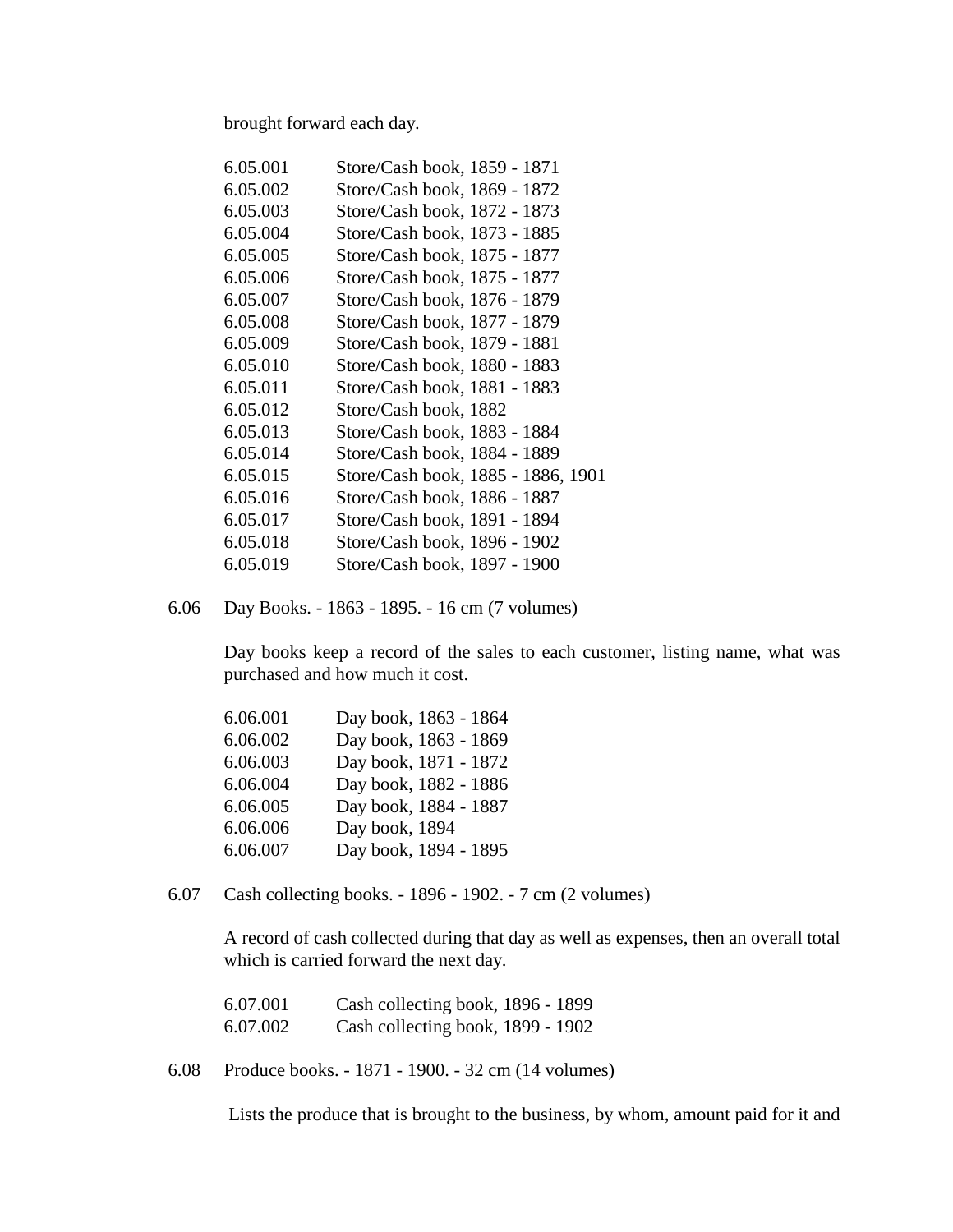any additional remarks. The types of produce are cod fish, cod oil, cod blubber, salmon, herring, hides, casks, hoops, board and plank, lumber, furs and seals.

| 6.08.001 | Produce book, 1871        |
|----------|---------------------------|
| 6.08.002 | Produce book, 1874        |
| 6.08.003 | Produce book, 1875        |
| 6.08.004 | Produce book, 1876        |
| 6.08.005 | Produce book, 1878        |
| 6.08.006 | Produce book, 1882        |
| 6.08.007 | Produce book, 1883        |
| 6.08.008 | Produce book, 1884        |
| 6.08.009 | Produce book, 1885        |
| 6.08.010 | Produce book, 1894        |
| 6.08.011 | Produce book, 1895 -1896  |
| 6.08.012 | Produce book, 1897        |
| 6.08.013 | Produce book, 1898        |
| 6.08.014 | Produce book, 1899 - 1900 |

6.09 Account books. - 1870 - 1896. - 3 cm ( 3 volumes)

Sub-series consists of account books, which record the expenses and income of the business. The first account book is filed with Robert Slade under 1.07 Cash book, 1861, as Grieve and Bremner used the book afterwards for an account book.

| 6.09.001 | Account book, 1870 - 1871 |
|----------|---------------------------|
| 6.09.002 | Account book, 1889 - 1890 |
| 6.09.003 | Account book, 1895 - 1896 |

6.10 Inventory books. - 1878 - 1902. - 8 cm (2 volumes)

An inventory of merchandise that was completed each November and the amount it was worth.

| 6.10.001 | Inventory book, 1878 - 1881 |  |
|----------|-----------------------------|--|
| 6.10.002 | Inventory book, 1897 - 1902 |  |

6.11 Barter books. - 1880 - 1895. - 8.5 cm (3 volumes)

A record of items bartered and the amount of cash given to the individual for the item=s worth.

| 6.11.001 | Barter book, 1880 - 1882 |
|----------|--------------------------|
| 6.11.002 | Barter book, 1887 - 1890 |
| 6.11.003 | Barter book, 1891 - 1895 |

6.12 Order book. - 1864 - 1871. - 2 cm